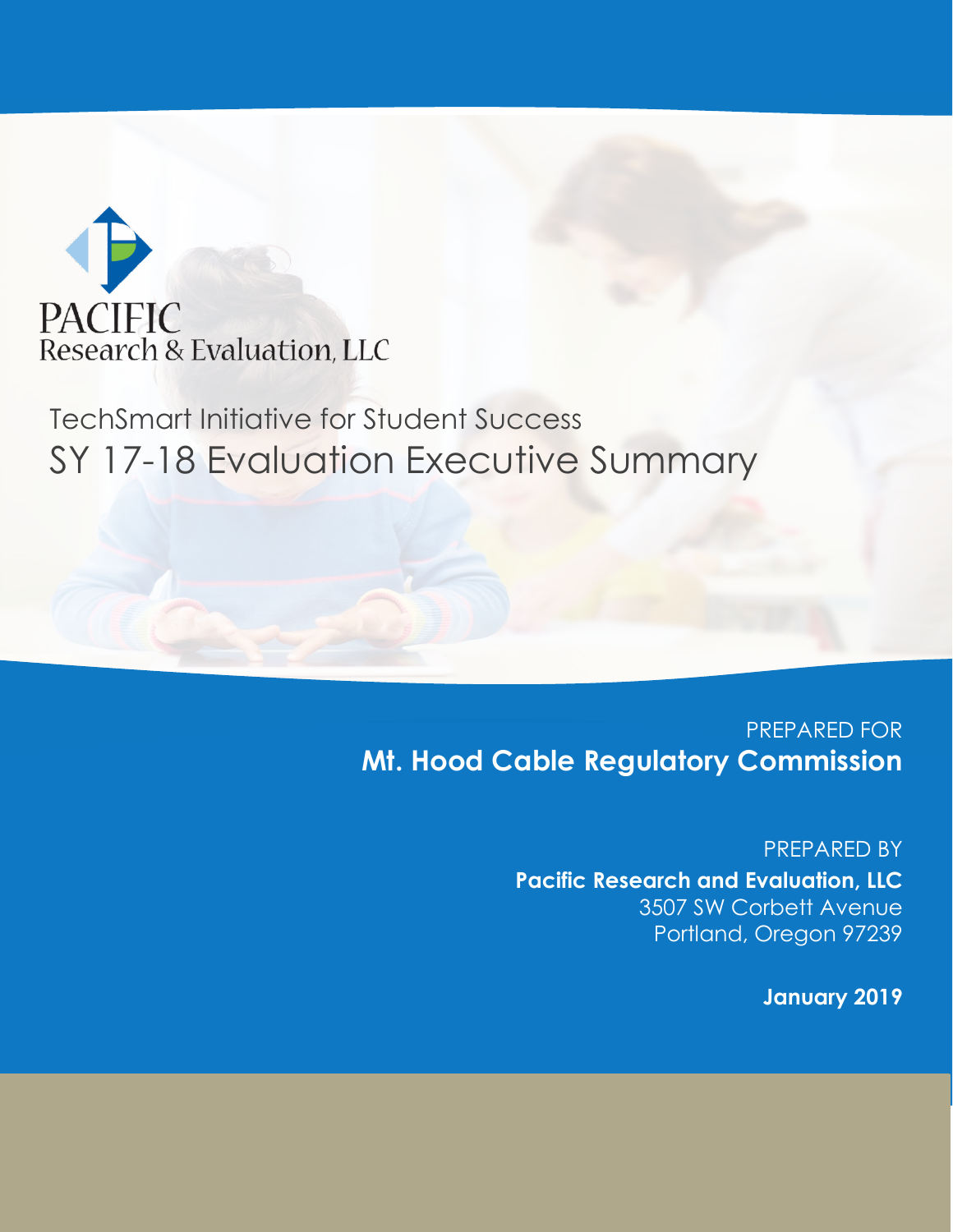### Executive Summary

The Mt. Hood Cable Regulatory Commission (MHCRC) launched the TechSmart Initiative for Student Success in fall 2014, with plans to strategically invest a total of about \$19 million through 2021 in local public schools to positively impact academic outcomes for all students in Multnomah County. The TechSmart Initiative provides grants and evaluation resources for Multnomah County school districts to identify effective classroom instruction that uses technology to foster improvement in academic outcomes for all students and to share successful strategies across the school districts. Schools participating in the TechSmart Initiative in School Year 2017-18 (SY 17-18) include Gresham Barlow School District (GBSD), Parkrose School District (PSD), Portland Public Schools (PPS), and Reynolds School District (RSD). David Douglas School District (DDSD) had their final year of grant funding in School Year 2016- 17 (SY 16-17) but continued technology integration and evaluation efforts in SY 17-18 and are included in this report. The TechSmart Initiative is aligned with the collective effort of the broader community engaged in the All Hands Raised Partnership. The MHCRC invests in district efforts to close the achievement gap and make progress on the following academic outcomes key to student success:

Kindergarten Readiness I 3<sup>rd</sup> Grade Reading I 8<sup>th</sup> Grade Math I 9<sup>th</sup> Grade Credit Attainment I High School Graduation I English Language Learners' Annual Progress

The MHCRC works closely with each school district as a planning and funding partner to develop a grant project plan tailored to each individual district's priorities. The MHCRC has two overarching goals for the TechSmart Initiative:

**Goal 1:** School districts funded by MHCRC grant investments will understand and implement effective instructional strategies and practices that use technology to foster improvement in academic outcomes for all students.

**Goal 2:** The MHCRC and school districts will validate and disseminate effective instructional strategies and practices that use technology to foster improvement in academic outcomes for all students.

Although the initial TechSmart grant investments took place during School Year 2014-15 (SY 14-15), formal program evaluation did not begin until School Year 2015-16 (SY 15-16) when PRE was contracted by the MHCRC to lead this evaluation. After multiple years of implementation each of the five districts, the evaluation has shown that promising instructional practices are emerging and initial recommendations can be made to guide future TechSmart grant investments. These promising practices are highlighted below followed by a summary of the SY 17-18 evaluation organized by the seven factors identified as essential for schools to effectively transform into technology-rich teaching and learning environments. The factors do not stand in isolation from each other; many are linked and substantially overlap. Additional evaluation findings from the SY 17-18 evaluation are summarized as well.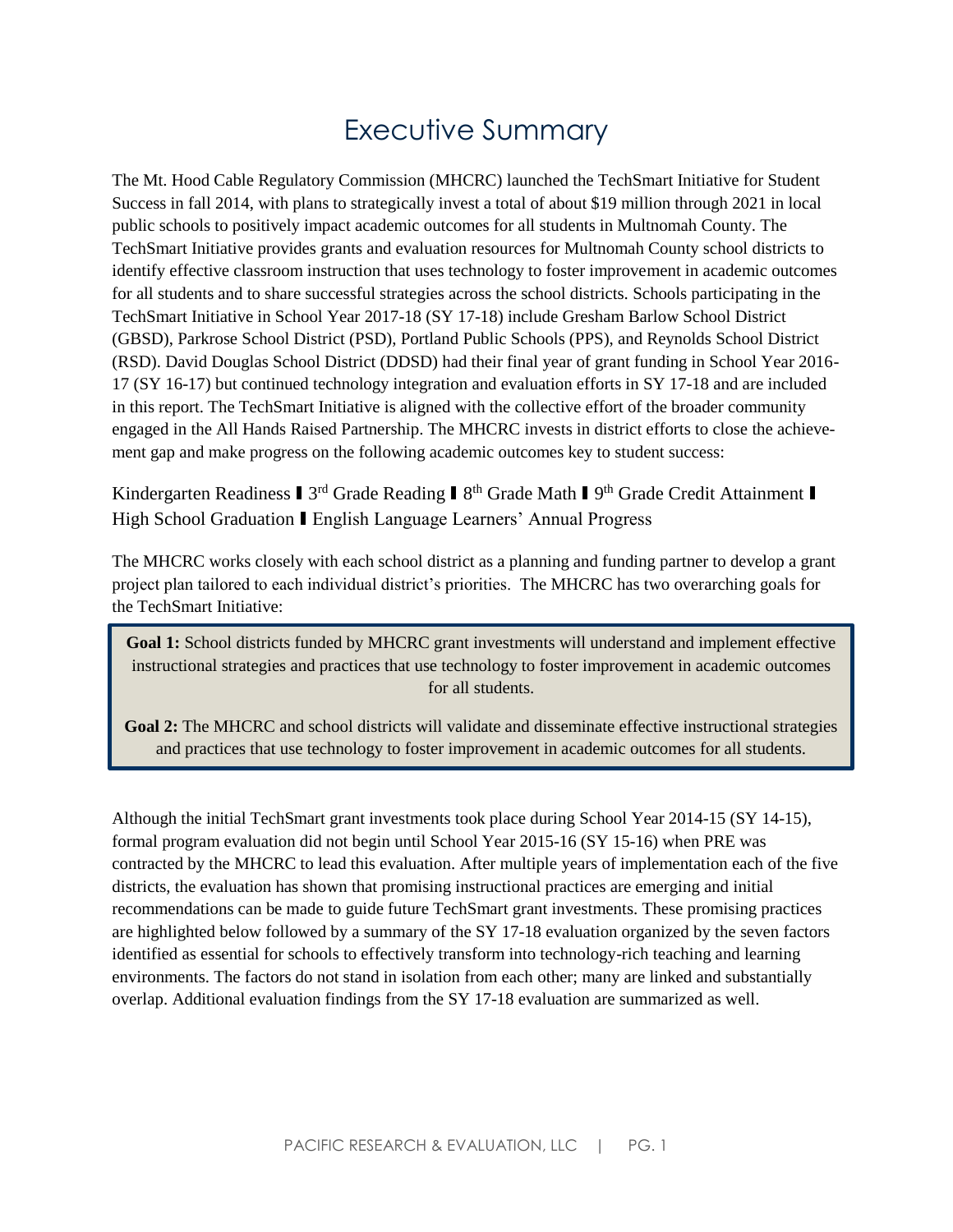## Promising Instructional Practices and Outcomes

Results from three school years of data collection are showing promising instructional practices that have emerged from TechSmart grant project implementation.

#### **Differentiating for Student Subgroups**

The use of technology to differentiate instruction for student subgroups has emerged as a promising instructional practice. By the end of SY 17-18, at least 85.0% of teachers at DDSD, GBSD, PSD, and RSD agreed or strongly agreed with the following statement: "I am confident in my ability to differentiate instruction using student data". Just under seventy percent (67.6%) of Cohort 1 and 55.8% of Cohort 2 PPS teachers agreed with this statement. Teachers reported using technology to differentiate for all students, however, differentiation seems to be a particularly useful instructional practice for historically underserved student subgroups. Teachers across all districts highlighted the use of technology to differentiate for student subgroups. Technology allowed teachers to differentiate for SPED students and LEP students in particular. The technology gave teachers the ability to individualize learning for children, allowing them to tailor lessons for a group of students at varied levels and abilities. Teachers across all schools described the ways Chromebooks and/or iPads allow them to individualize student learning in a way that they were not able to do before. Teachers at DDSD reported using online resources such as Math IXL and Imagine Learning for differentiation. Imagine Learning allows teachers to differentiate for LEP students by having them work independently on their devices while the rest of the class participates in a separate whole group or small group lesson. GBSD also indicated that they use online applications to differentiate for math, pointing to i-Ready as a useful tool for targeted instruction. In SY 17-18 differentiation emerged as a particularly promising instructional strategy in GBSD, in response to desires in the district in SY 16-17 to focus more on using technology to differentiate instruction. PPS heavily emphasized the use of Lexia to differentiate for student subgroups, particularly for LEP students. One teacher said:

> *I think that Lexia has been extremely useful, because especially in kindergarten, children come at a huge range of abilities and backgrounds. This sort of levels that out because it meets them right where they are, and Lexia never gets frustrated.*

Teachers at RSD indicated that technology allows them to individualize learning for student subgroups by targeting the specific gaps in an individual student's learning. Like PPS, RSD is using technology to support LEP students. The steady rise of Schoology use in RSD allowed teachers to differentiate modes of access to content for English Language Learners.

#### **Increased Access to Resources**

Another promising practice that remained present in the SY 17-18 evaluation is the use of technology to communicate with and provide resources to students. This is particularly relevant for the grants in higher grade levels where students are accessing curriculum materials independently. Reynolds School District (RSD) and Parkrose HS teachers commented about students getting notes and class materials online, which allows teachers to spend more time in class focusing on instruction and supporting students who need extra support. One RSD teacher said, "I have one kid in particular who doesn't have the ability to do work at home. He helps take care of the family, or of his younger siblings or something. And he was able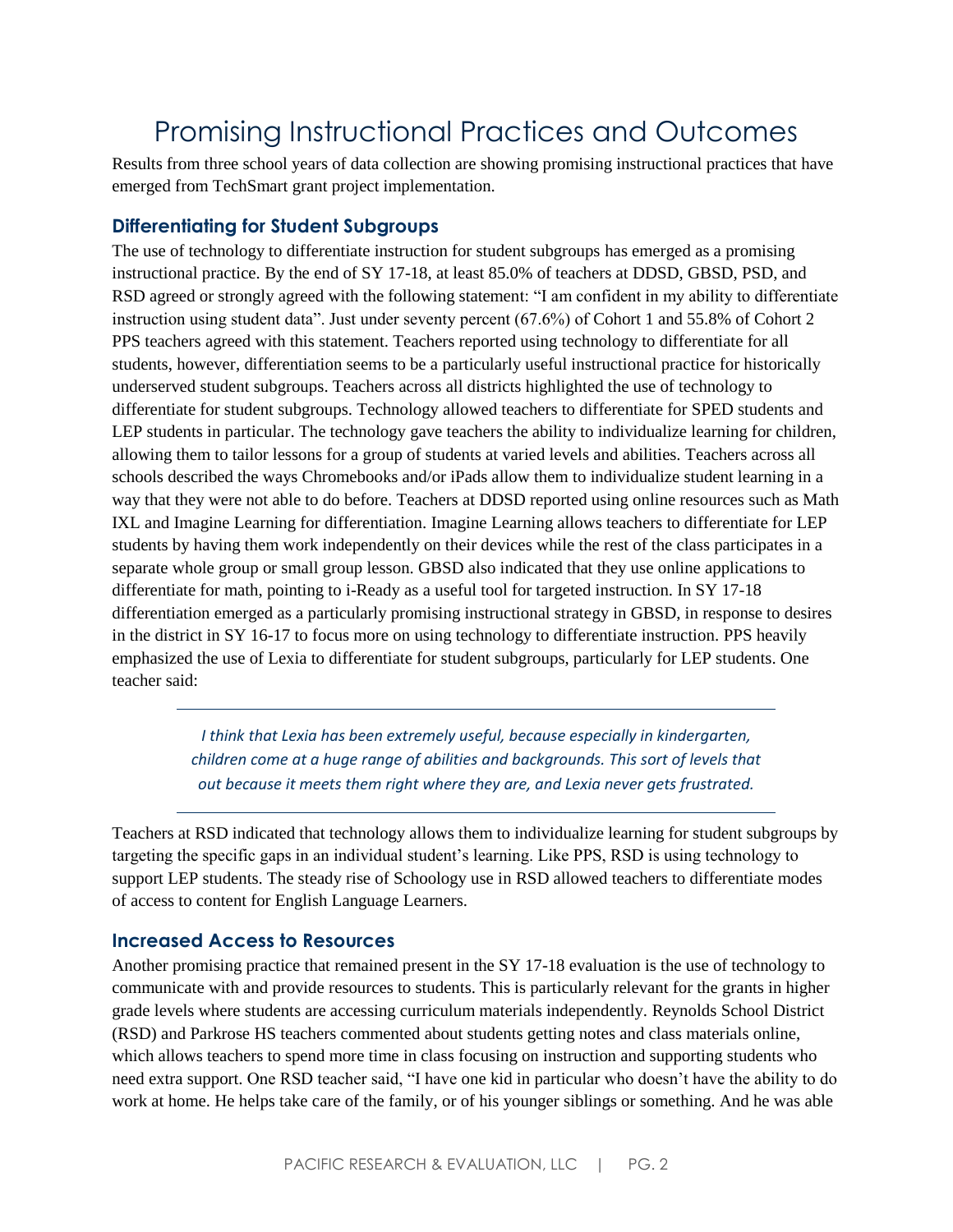to get some work done on the bus on the way home rather than at his house, because he did it through his phone. So, rather than having to wait until he got home to pull out a worksheet he was able to get something done on the bus." Even when students don't have access to computers at home, being able to access content anytime and anywhere on their own devices (such as smart phones) leveled the playing field for historically underserved students. Teachers at PSD also pointed to the way that the grant has given all students increased access to technology. Providing student subgroups access to technology through school-provided iPads or their own devices has allowed historically underserved students

#### **Student Academic Outcomes**

The TechSmart Initiative evaluation logic model includes common criteria for identifying instructional practices and strategies as "promising" or "effective." One such criteria is that the practice indicates evidence of reducing the achievement gap among student subgroups. The student subgroups considered for TechSmart are Special Education (SPED), English Language Learners (ELL), students of color and low-income students. Student achievement data were examined for all five TechSmart schools. Although the student achievement data are not yet showing consistent quantitative evidence that the new instructional practices are improving academic outcomes over and above their comparison groups, there were a few noteworthy findings from the SY 17-18 evaluation.

At DDSD student achievement data serve as preliminary evidence that the new instructional practices are improving academic outcomes for treatment cohorts over and above the instruction received by the comparison group. However, there is not strong quantitative evidence at this point in time that the new instructional practices are improving student academic outcomes for treatment sub-groups over and above the improvement in outcomes for the comparison sub-groups.

Student achievement data at PSD does not show evidence that new instructional practices are improving academic outcomes for treatment cohorts over and above the instruction received by the historical comparison group, nor does it show promise for improving student academic outcomes with at-risk subgroups.

Preliminary results from GBSD showed that the Treatment Cohort had a higher percentage of students performing at benchmark on the DIBELS assessment than the Comparison Group in kindergarten and first grade. Although the percentage of Cohort 1 students performing at benchmark decreased from kindergarten to  $1<sup>st</sup>$  grade, the percentage of students at benchmark was equal to or above the Comparison Group in 1<sup>st</sup> grade. This trend was true for LEP, SPED, and minority student subgroups.

RSD's student achievement data from SY 17-18 indicates that new instructional practices in the district are showing promise for improving student outcomes. Cohort1 and Cohort 2 TechSmart students had significantly higher math credit attainment in  $7<sup>th</sup>$  grade and significantly higher cumulative math credits than the historical comparison group. In addition, the results of RSD's subgroup analysis are promising and provide preliminary evidence that instructional practices are improving academic outcomes for at-risk student subgroups.

Student achievement data at PPS indicates that there were fewer Cohort 1 students performing at benchmark on DIBELS assessments than Comparison Group students. Student achievement data also indicates that across targeted subgroups, Cohort 1 students performed worse on the DIBELS assessments than Comparison Group students but slightly better on the ELPA assessment.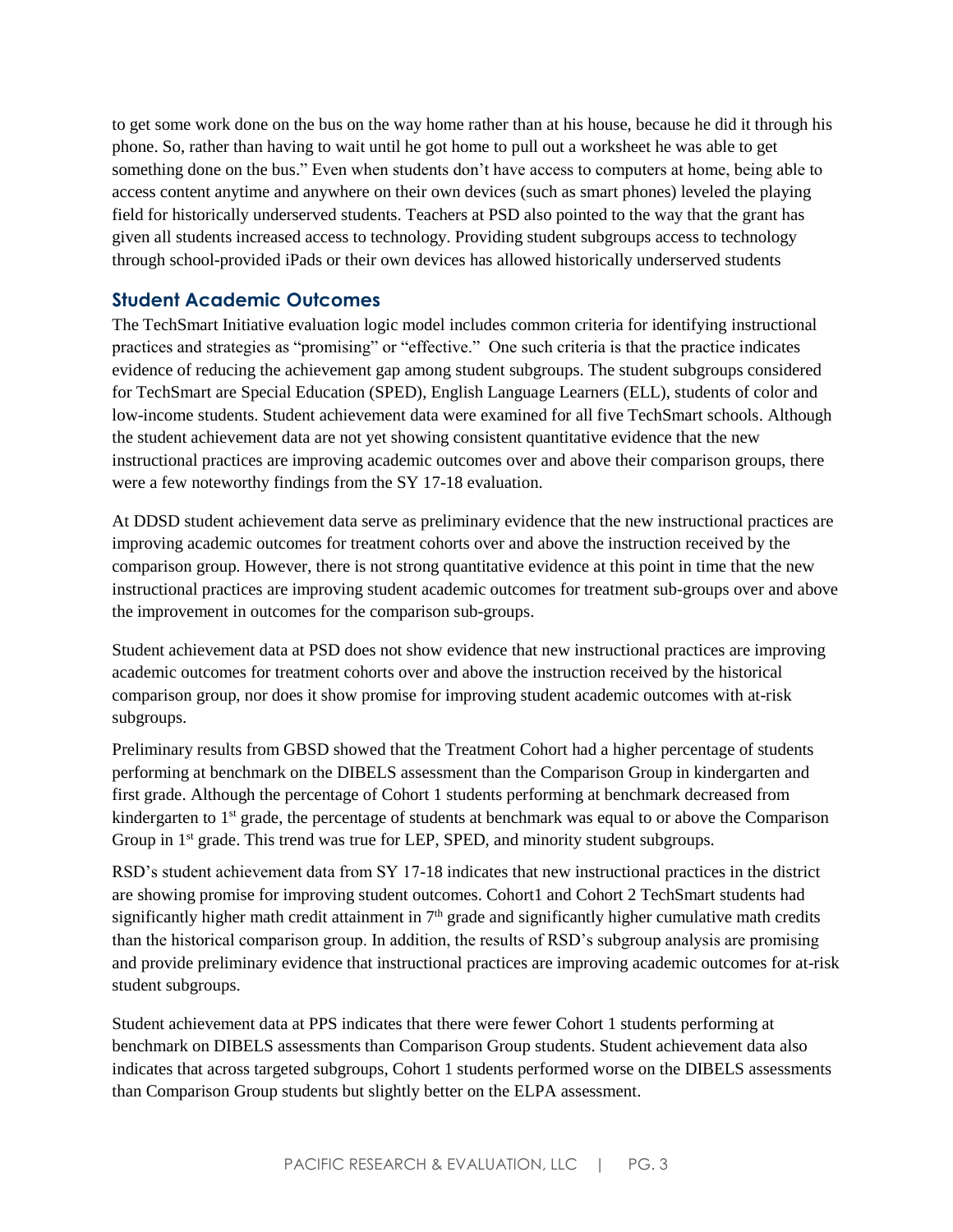### School Year 2017-18 Summary Technology Transformation Factors

#### **Teaching Effectiveness**

Teaching effectiveness is characterized by a district that supports regular, inclusive, and shared professional development (PD) among teachers. PD for teachers continued to be a key aspect of project implementation for each of the five districts included in the SY 17-18 evaluation. However, the format of this PD varied across districts as described below.

The PD provided at Earl Boyles Elementary School in David Douglas School District (DDSD) consisted of informal opportunities in their first year after grant implementation. PD was minimal and consisted mainly of drop-in visits from the district-level technology integration coach. The absence of a building technology coach and a lack of group PD opportunities pushed teachers to learn from each other through teacher-led trainings. While some teachers reported that they did not receive any PD in SY 17-18, others noted working closely with the district technology integration coach or with other teachers.

Teachers at Parkrose High School described the PD they received during SY 17-18 as limited to the pushin model by the technology support person. The technology support person is made available to teachers in their classroom as needed. In addition to the individualized support provided by the support person, teachers participated in optional group PD sessions focused on integrating new applications of technological assets into the classroom. These group sessions occurred during time set aside for Professional Learning Communities (PLCs) and were not grant-funded. Some of these trainings were peer trainings led by teachers who were confident in certain instructional strategies or applications. In general, teachers found individual PD to be more useful than group.

The PD for the RSD grant project for middle school and  $9<sup>th</sup>$  grade math in SY 17-18 had the same three components as the first two years of grant implementation. First, teachers met for instructional lab cycles where teachers participated in classroom observation. These classroom observations allowed teachers to gather data on type, frequency, and depth of student dialogue about math. Teachers then used this data to co-plan lessons. Lab cycles were supported by a district PD administrator who provides support specifically for English language development. In the second PD component, all three cohorts of teachers convened for monthly late start meetings where teachers collaborated across grade levels and buildings. These meetings were led by the IT TOSA and participating teachers. In SY 17-18 the district reinstated a full-time IT TOSA, up from half time in SY 16-17. The IT TOSA was available for individualized PD sessions. The IT TOSA aimed to push in to every teacher's class weekly and was at each building at least one day per week. These one-to-one meetings were driven by individual teacher's needs. RSD's PD design for its TechSmart grant project included a shift in PD responsibility from the district technology integration coach to teacher-led activities. Several RSD teachers described how they have received PD from other teachers. Specifically, Cohort 2 and Cohort 3 teachers commented on how Cohort 1 teachers were a source of mentoring support for the technology integration. Teacher-to-teacher PD was emphasized in SY 17-18, and teachers reported success with this model. One teacher noted "when I meet with other teachers we share useful apps and ways of integrating more technology into our lessons".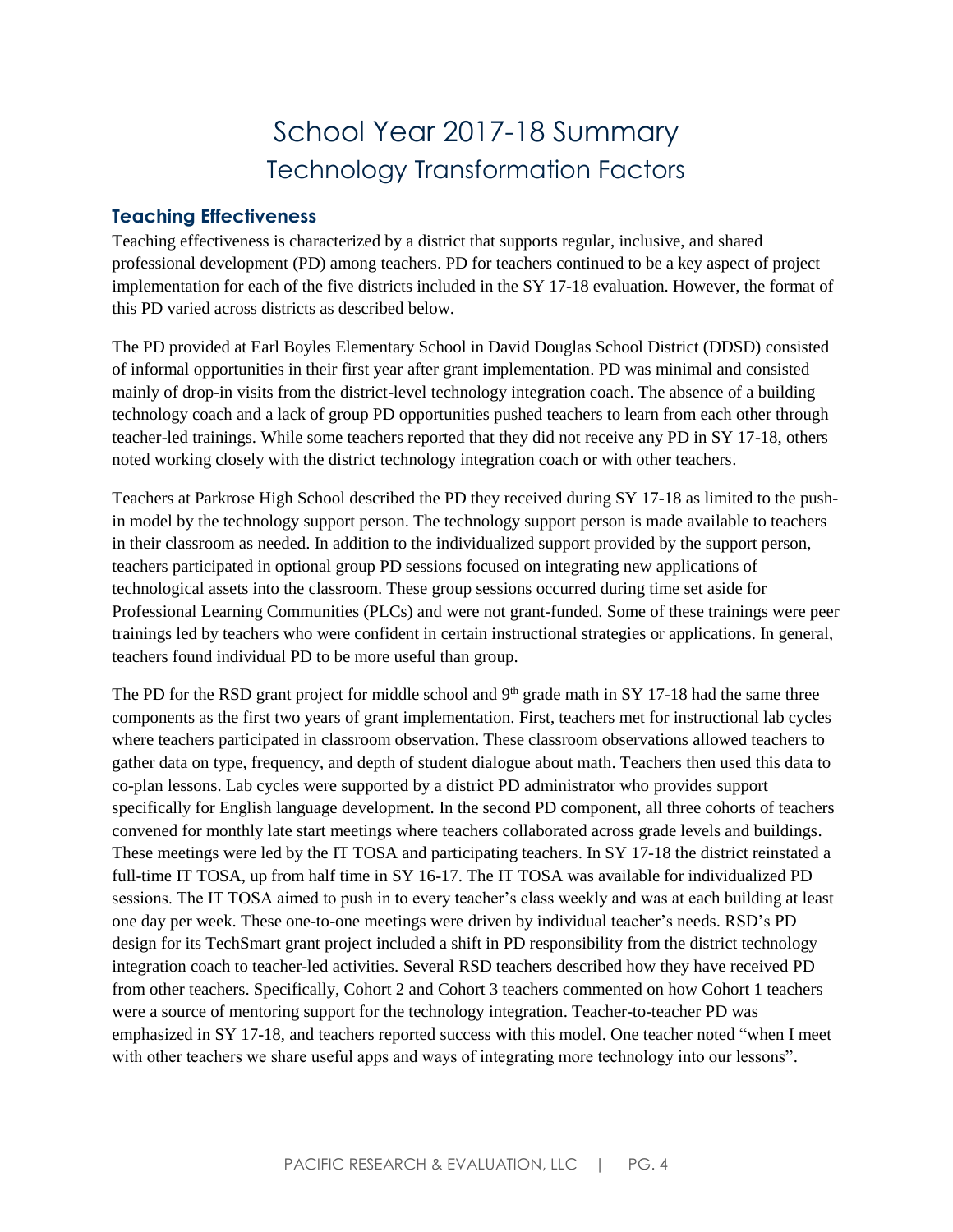Portland Public Schools (PPS) offered a combination of group and individualized PD opportunities to the ten elementary schools involved in the second year of grant implementation. Cohort 2 teachers participated in a summer on-boarding workshop during the summer of 2017 where they discussed topics such as racial equity, device management, classroom practices, myON use, Lexia use, technology use in dual language classrooms, and family engagement. A combination of embedded PD was offered to Cohort 1 and Cohort 2 teachers in SY 17-18 including PLCs; principal- or school leadership-led activities; one-on-one conferencing with coaches; modeling and push-in PD from coaches; and coplanning among teachers, coaches, and administration. Individualized PD was more utilized than group PD among PPS teachers, and some teachers expressed a desire for increased access to group PD. However, teachers rated the individualized PD they received as very positive, and they reported receiving strong support from their onsite coaches. Teachers at PPS also reported co-planning and peer teaching with each other, where they were able to share and receive knowledge from their coworkers.

In Gresham Barlow School District (GBSD), teachers and leaders from the two TechSmart elementary schools described PD as a mix of group and individualized opportunities in their second year of grant implementation. One principal emphasized the importance of the differentiation their PD model allows: "The key to all of it has really been differentiated PD. We haven't done a lot of PD with the whole staff all together all getting the same information. It has been more about 'Where is this team or individual at and what are their next steps?'" These small group PD sessions included on-site team trainings, ITC classroom modeling, and Tech Walks. Individualized PD opportunities consisted of one-on-one sessions with the full-time, onsite ITC. Teachers specifically noted that without their ITC they would not have been able to make progress towards improving student academic outcomes due to the overwhelming nature of using the technology to support instruction.

#### **Digital Age Learning Culture**

Digital age learning culture is defined as districts embracing a cultural shift and viewing technology as a positive support in teaching and learning. SY 17-18 evaluation results show that digital culture is increasing in all of the districts, although more so in some than in others. In DDSD, one year post-grant, indicate that teachers continue to use technology to support instructional practices and teacher technology use seems to have remained relatively consistent from the SY 16-17 evaluation, however, rather than having increased. At GBSD, there appears to be an abundant and growing digital age learning culture, as the frequency of technology integration increased in the district not only from SY 16-17 to SY 17-18 but also from the beginning to the end of SY 17-18. Parkrose also experienced growth in the presence of a digital age learning culture in SY 17-18, and 86.3% of teachers reported using technology to deliver instruction to their class a moderate amount to a great deal. Only about half (51.1%) of Parkrose students, however, reported an increase in the use of technology, indicating that there is still room for improvement in this area in terms of students perceptions of access to technology. There was a slight improvement in the quality of the digital age learning culture at PPS as well, as at the end of SY 17-18 62.5% of Cohort 1 teachers and 75.0% of Cohort 2 teachers reported using technology in their classroom; these results were an improvement from the SY 16-17 evaluation. The Reynolds evaluation provides conflicting evidence regarding the digital age learning culture. While the rate of technology use to support instruction increased from beginning to end of SY 17-18 for Cohort 2, the rate of technology use to support instruction for Cohort 1 teachers decreased slightly from SY 16-17.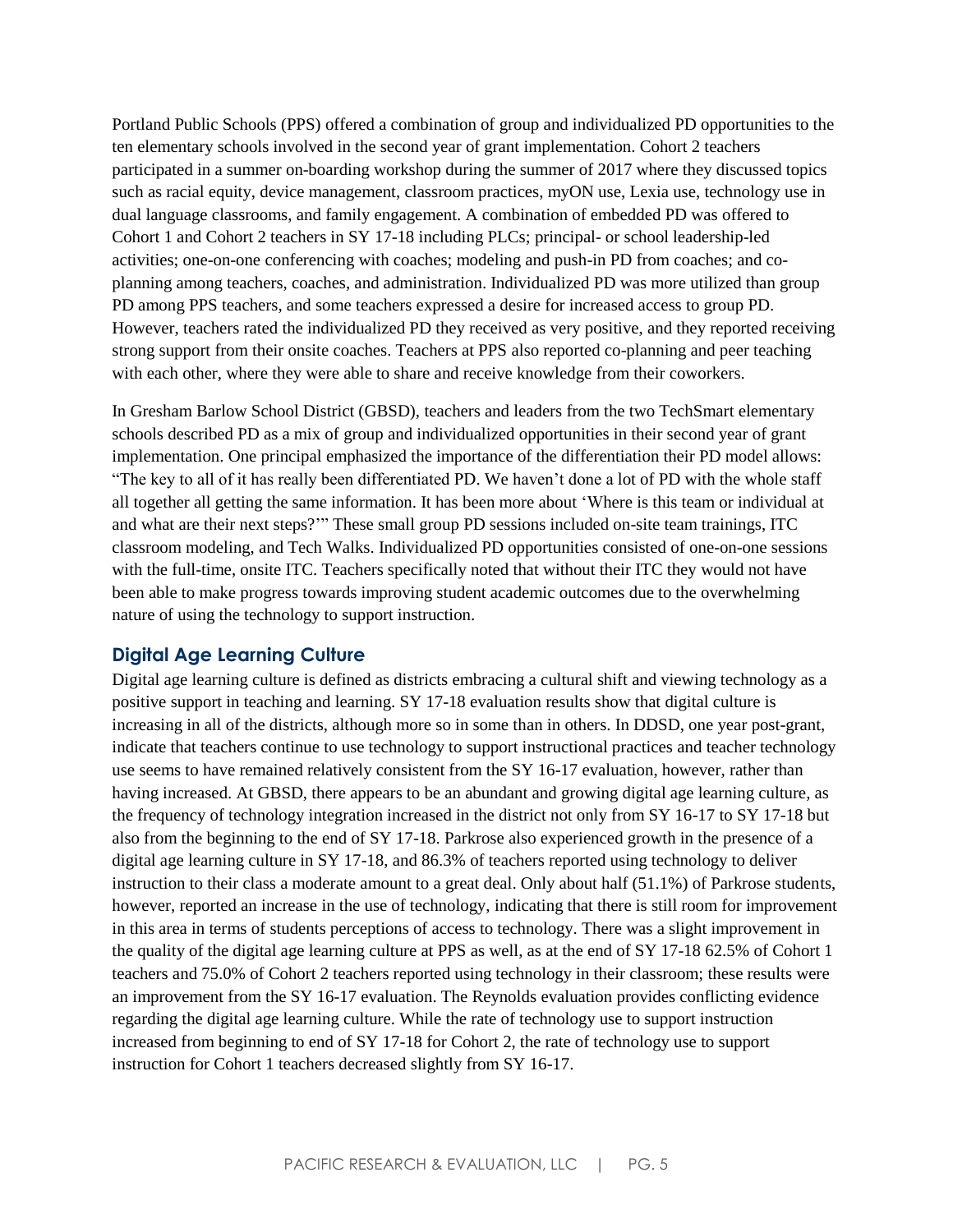#### **Visible Leadership**

Visible leadership exists when district leaders are actively working with key internal and external communities to accomplish change; using data to guide change; and sharing and seeking out learnings from within and outside of the district.

In interviews with leaders, most provided examples of sharing best practices related to grant implementation among TechSmart districts and within their own districts. For example, Reynolds reported sharing their successes with technology integration with other TechSmart and non-TechSmart districts in East County. These collaborations allowed teachers to showcase their own successes and learn from other districts. All of the IT TOSAs from East County also joined together to form the East County Technology Consortium which aims to streamline online PD for teachers in the district. Parkrose has not prioritized collaborating with other districts but they do participate and meet regularly with other East Country districts, although the material covered is not always directly related to the grant. PPS has shared learnings from the grant within the district and externally to other districts in a limited capacity. The coaches attended the Integrated conference in Portland which gave teachers the opportunity to interface with other districts who are prioritizing technology integration. GBSD is actively involved in the instructional technology community and regularly attend events locally and nationwide. They also report actively sharing grant progress over social media. Locally, GBSD hosts Tech Walks and has plans for a one-day tech summer camp to teach other districts about technology implementation. DDSD continues to offer other East County districts, and has hosted other districts in order to demonstrate how they are integrating technology. They share learnings internally across the district using the Google Ninja program. While districts are working internally with themselves to share findings, and across districts locally, all five districts had minimal experiences working with other external communities to accomplish change.

#### **Data Driven Improvement**

Districts engage in data driven improvement efforts when current, relevant, and high-quality data from multiple sources are used to improve schools, instruction, PD, and other systems. Some districts showed emerging trends of consistently and successfully using data to improve their instructional strategies, while other districts still had substantial room for improvement in this area. One year post-grant, it appears that teachers at DDSD have become less confident and comfortable using data to improve instruction, professional development, and student performance. While the majority of teachers in DDSD are still comfortable and confident using data to improve instruction, the percent of teachers who reported strong confidence in this area decreased from SY 16-17, when 100.0% of teachers agreed with all four survey items inquiring about confidence surrounding data driven improvement. Teachers in GBSD report an increased use of data-driven instructional strategies over the course of SY 17-18, and by the end of SY 17-18 GBSD teachers demonstrated high levels of confidence in various areas of technology integration, including differentiating instruction using student data. In SY 17-18 Parkrose teachers greatly increased their use of data driven improvement strategies. Teachers feel very confident in their ability to implement data-driven instructional strategies. Most teachers felt very comfortable using formative data to guide their instruction, although some teachers reported that they did not engage in this practice at all. Teachers at PPS consistently expressed confidence using data to drive instructional improvement using Lexia. Some teachers also reported positive experiences using data from myON to guide their instruction. Reynolds' evaluation again produced mixed results; while Cohort 2 teachers' use of formative data to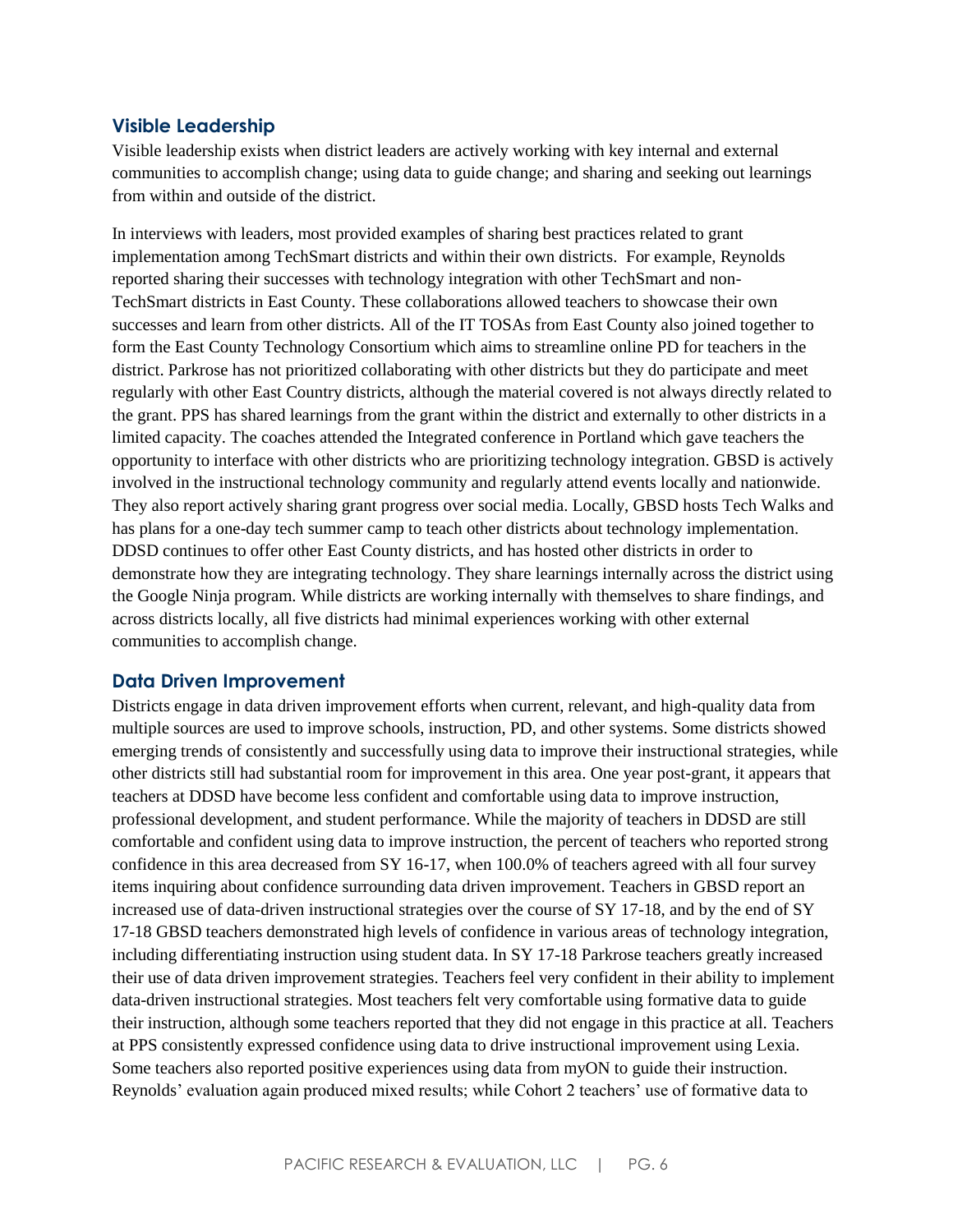guide their instruction increased throughout SY 17-18, Cohort 1 teachers' confidence in their ability to drive their instruction somewhat decreased throughout SY 17-18.

#### **Funding & Budget**

This factor of successful technology integration is characterized by a district that repurposes budget resources and seeks outside funding to focus on promising instructional practices and technology supports. Four of the districts provided at least one example of repurposing resources to support technology. For example, DDSD, who no longer has access to any grant funding, continues to fund a district technology support staff and the Google Ninja program. GBSD has used non-grant funds to fund coaches full-time and provide devices for fourth and fifth grade classes in addition to K-3. PPS has continued to take significant efforts to repurpose resources to support technology integration; more specifically, they have directed Title 1 funds to purchase Chromebooks, Lexia, and myON and used district funds to support technology integration for fourth and fifth grade classrooms in addition to K-3. Reynolds is also using district funds to move technology into non-math classrooms, which are not supported by the grant. Parkrose has made steps towards using non-grant funding to support technology integration but reported that they are not able to do so to the extent they would like to because of districtwide budget constraints.

#### **Strategic Planning**

Strategic planning refers to the idea that a district's strategic plan reflects shared commitment to improving outcomes for students. In interviews, district leaders talked about this in relation to technology efforts. Leaders across most districts provided examples of how technology is part of their strategic efforts to improve student outcomes. Leaders at DDSD indicated that their Science, Technology, Engineering, Arts, and Math (STEAM) initiative continues to be an integral part of the district's strategic plan; technology is at the forefront of this initiative. GBSD also considers technology to be an integral part of their strategic plan. GBSD has taken concrete moves to prioritize a commitment to technology integration, including hiring a new "tech-forward" superintendent and implementing a new technology innovation steering committee. Parkrose has similarly integrated technology integration into their strategic plan; one principal iterated, "I feel like technology isn't its own separate goal but its incorporated into the rest of our goals. It's an expectation that we use technology. We work hard to make sure that technology doesn't feel like one more thing to add on, but that it's improving what we're already doing and acting as a resource". Reynolds has formed their strategic plan to align with the goals of the TechSmart grant, and they have used the grant as an "opportunity to have purposeful conversations about classroom instruction, specific learning strategies that then we can use technology to supplement that and to make sure we are closing the achievement gap". Leaders from PPS were not able to speak to how technology fits into their districts' strategic plan.

#### **Engaged Communities & Partners**

As mentioned above in the Visible Leadership section, the districts have not provided much evidence of work towards engaging external communities and partners but many identified efforts to engage parents in technology integration. Teachers in multiple districts are engaging parents through classroom blogs, student-led conferences, and the use of applications, such as Seesaw and Classroom Dojo, where parents can view and comment on student work. Leaders at PPS, RSD, and PSD gave examples of how staff involved in the TechSmart grant are involved in professional networks to stay up to speed on complementary initiatives. As noted last year, these examples provide evidence that districts are working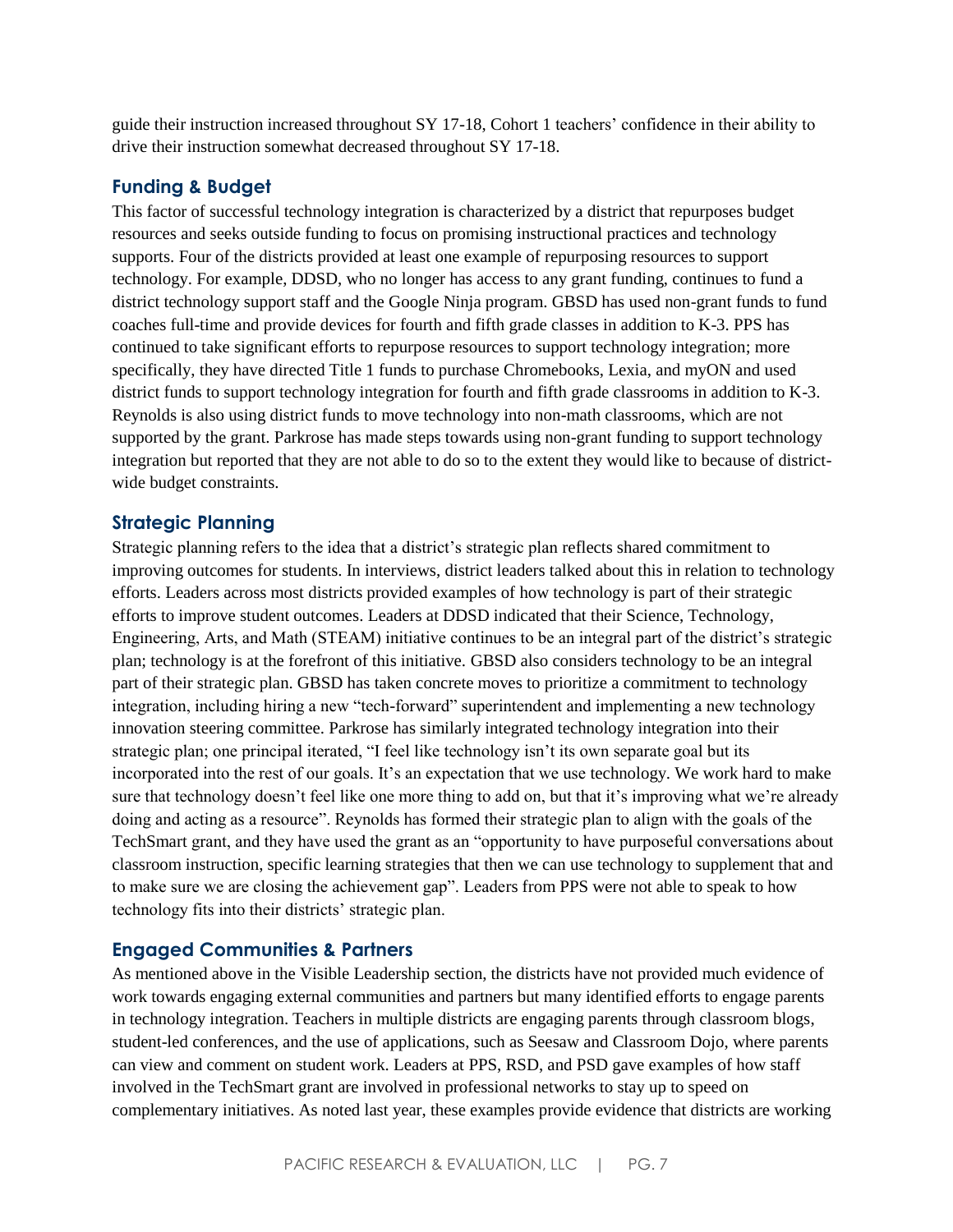to engage communities and partners in their efforts, but more evidence is necessary to understand whether engaging other external communities is a critical element for successful technology integration in instructional practices.

### Additional Findings

- After three years of evaluation, PRE has continued to learn about the different models for rolling out technology implementation efforts across districts and whether these models have stimulated progress towards the MHCRC goal to identify effective instructional practices that use technology to foster improvement in student outcomes.
	- $\circ$  The SY 17-18 evaluation has indicated that there may be a difference between how the TechSmart grant affects access to technology between the lower grades and the upper grades. That is, while teachers and leaders at GBSD, PPS, and DDSD consistently reported that the grant has leveled the playing field for their historically underserved students, giving them access to resources which they may not have at home, teachers and leaders at PSD and RSD expressed more mixed opinions regarding how the grant has expanded access to technology for their students. This may be because middle and high school students are expected to do more technology-related work at home after school hours than elementary school students are. While historically underserved elementary school students may purely benefit from the access to technology their receive at school, historically underserved middle and high school students may actually be put at a disadvantage when they are expected to complete assignments at home that involve using technology.
	- o Results from the Reynolds evaluation point to the importance of supporting Cohort 1 teachers in terms of professional development. While Cohort 2 teachers at Reynolds improved in most areas from the beginning of SY 17-18, Cohort 1 teachers did not show the same growth. Notable, Cohort 2 teachers talked at length about the support they received from Cohort 1 teachers, pointing to the strong digital age learning culture present in the district and indicating that teacher-to-teacher training (both formal and informal) make up a significant portion of their PD. However, the data indicates that Cohort 1 teachers did not experience this same level of support, perhaps because they were pioneers in the grant who did not have a cohort of teachers above them to lean on for support. In the future, districts should keep in mind that the first cohort of teachers may need continued extra support in the form of PD beyond the first year, in order to prevent them for decreasing in comfort and confidence integrating technology into the classroom.
	- o The SY 17-18 evaluation resulted in compelling data regarding the sustainability of technology integration efforts, particularly looking at the state of technology integration at DDSD one year post-grant. In large part, technology integration has either decreased or remained consistent in SY 17-18 compared to SY 16-17, with very little growth. Teachers at DDSD indicated that they did not feel supported by the district with regard to technology integration in SY 17-18; there was limited access to a technology integration coach and they received little to no PD related to technology integration. GBSD, on the other hand, appears to be putting themselves in a better position in terms of sustaining the work of the grant, as